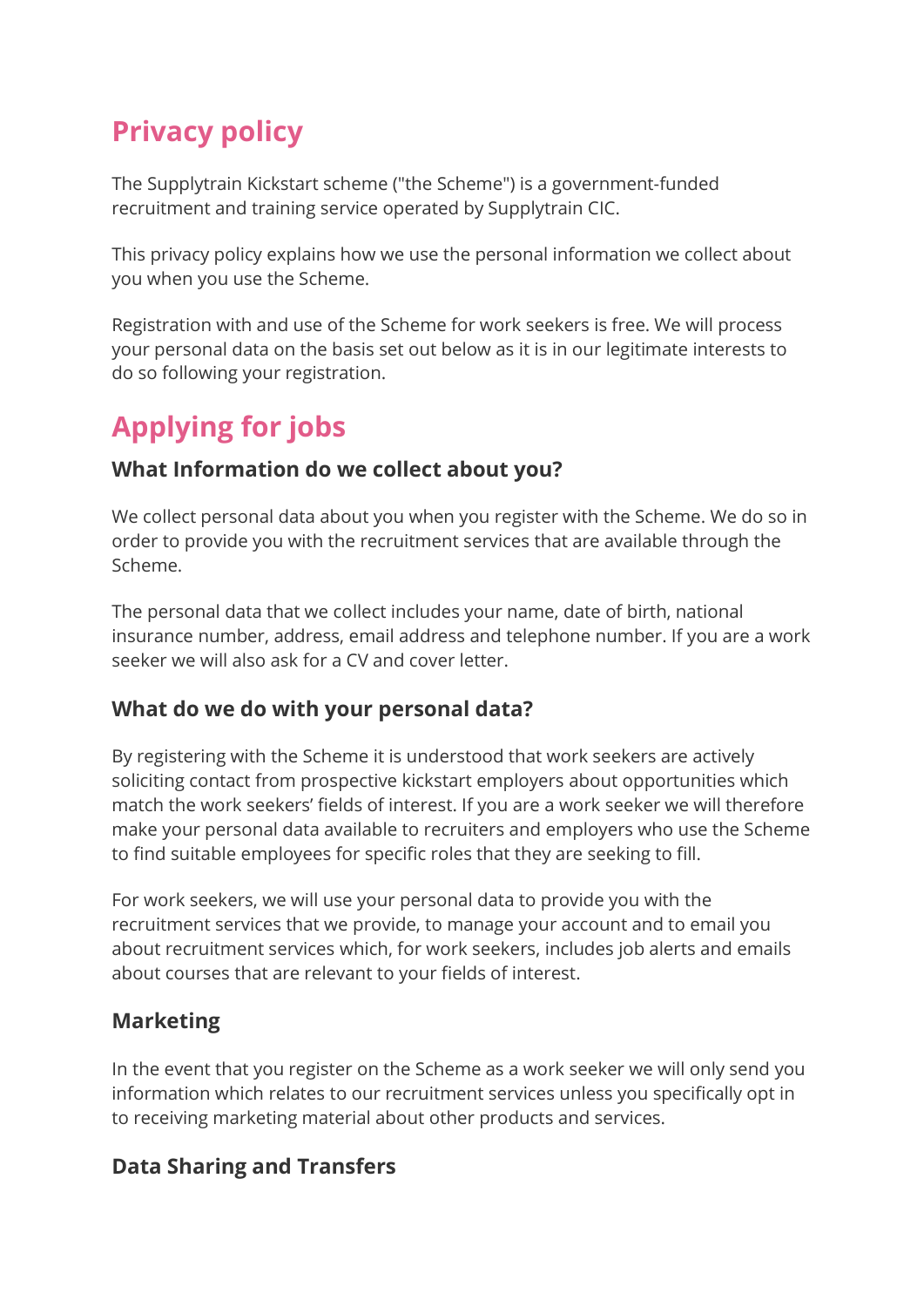Save where it is necessary to do so in order to provide you with the Scheme's recruitment services, to maintain contract obligations with the Department for Work and Pensions or to put you in touch with an employer, we do not share your personal data with third parties.

If we share your personal data with any third party service provider in the course of providing you with our services, those third parties are required to process your data in accordance with contracts which comply with data protection legislation.

# Receiving career coaching

If you are successful in securing a kickstart job and becoming a participant of the Scheme then we will collect further personal data in order to support you with career coaching throughout your kickstart employment.

The personal data that we collect will be in the form of video recordings of the online career coaching appointment that you attend with your designated career coach. Your career coach may also make notes about your conversations on our Salesforce platform and any follow up plans you make.

### Why do we record the meetings?

Meetings are recorded for the purpose of:

- Assist in the training and development of our team.
- Support our commitment to continuous quality management.
- Safeguarding the Scheme participants and the career coaches.

#### Giving consent

Participants are asked for their consent at the beginning of each Microsoft teams meeting.

#### How are the recordings stored?

- Recordings are stored on a secure cloud-based drive.
- Only your career coach and management team have access to the recordings.
- Recordings are only retained for 21 days. After this time, they are erased from the server.

## Participant rights to the recording?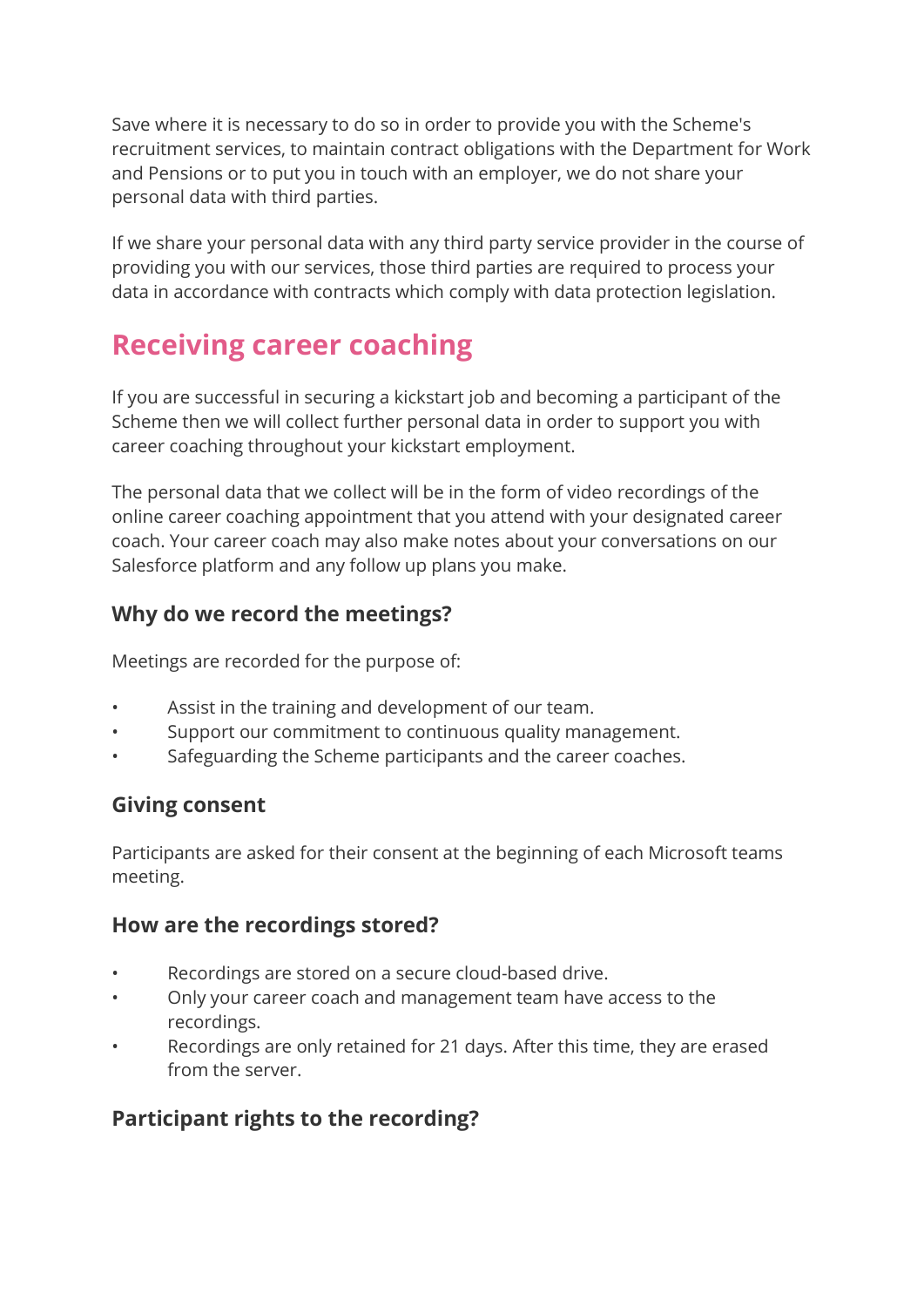Participants can request access, rectify or erase the recordings. Requests should be made by email to your career coach. We aim to respond to your request within 5 working days.

## General

### Access to your information and correction

We want to make sure that your information is accurate and up-to-date and will delete or amend any information that you think is inaccurate. Should you wish to access, amend or delete your account please contact us.

We aim to provide you with useful work-related services for the whole of your career. However, you have the right to close your account at any time and have us delete all of your personal information unless we are in the process of responding to any complaint that you make.

### Cookies

Cookies are text files placed on your computer to collect standard internet log and visitor behaviour information. This information is used to track visitor use of the Scheme, to compile statistical reports on Website activity and to help us make recommendations that are relevant to you.

We also use third party advertising companies to serve ads when you visit the Scheme. Those companies may use information about your visits to this and other websites in order to provide you with advertisements about other goods and services that may be of interest to you.

If you would like more information about this practice, including how to prevent it, please

visit www.aboutcookies.org, www.allaboutcookies.org or optout.networkadvertising. org

#### Other websites

Our Website contains links to other websites. This privacy policy only applies to this Website, so when you link to other websites you should review their own privacy policies.

## Changes to our Privacy Policy